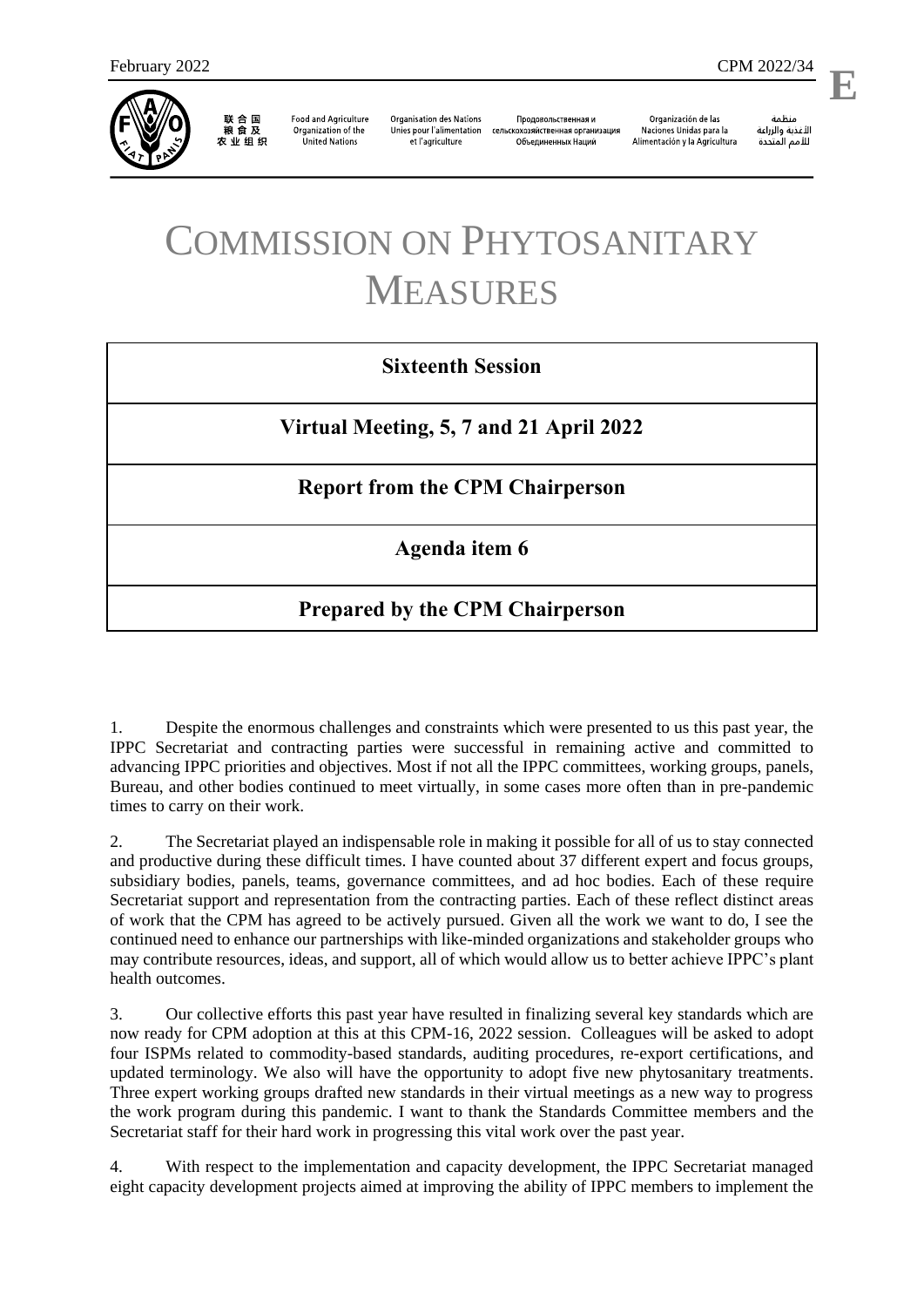Convention. The Secretariat was able to deploy the PCE in several countries to support a targeted development program, directed the production of guidance/training material, technical guides, and facilitated a number of regional workshops on draft ISPMs. Going forward, these implementation programs will be key to putting IPPC objectives into actual practice.

5. The new IPPC Strategic Framework was officially adopted in 2021. This past year we took steps to operationalize this plan. We now have the necessary Focus Groups in place which are now preparing detailed implementation plans for each of the various initiatives on the development agenda. Through these focus groups we will have the ability to begin taking actions to address important topics such as climate change, e-commerce, pest alert and response, long term e-phyto funding, and strategic communications. I want to thank our contracting parties who have generously contributed funding and/or experts from their NPPOs to support and advance these priority initiatives.

6. Another area of strategic work where many activities were carried out is that of sea containers. This CPM meeting marks an important juncture in the five years of work on addressing the phytosanitary challenge associated with the global movement of sea containers. At this CPM-16 we will consider future directions on this complex subject. We will discuss some of the key lessons learned and next steps going forward. Again, thanks to the Chair Mr Greg Wolff and the task force members for their efforts these past five years.

7. Despite the pandemic and the travel lock down and other constraints, we were relatively successful in promoting the International Year of Plant Health which had been originally planned for 2020. The Secretariat and various NPPOs followed through on various public events, including plant health conferences, press releases, and other advocacy of plant health programs. We are hopeful at this stage that the United Nations General Assembly will support our request that May 12 of every year be proclaimed the International Day of Plant health. We see this as an important element in an IPPC communication strategy and our ongoing goal to enhance public understanding of national and international plant health programs and the role these programs play in protecting food production, achieving food security, safeguarding the environment, and enabling safe trade and economic growth.

8. Looking ahead, I wish I could say that 2022 will be easier in terms of managing through the ongoing pandemic. I am optimistic that we will be turning a corner soon in this year, but we don't know when CPM business will return to the old normal. We do know that plant pests are not social-distancing, and their threat is not a virtual matter. The need to maintain effective biosecurity and safeguarding systems remain.

9. Growth in movement of sea containers has emerged as new pathway for hitchhiking pests and contaminants. Climate change is impacting pest biology and the ability of pathogens to spread into themselves in new habitats. E-commerce has grown rapidly, creating new opportunities for importing harmful materials that evade normal commercial and inspection channels. And, for these reasons we need to continue to work together to develop harmonized approaches for mounting a global defense against these changing plant pest risks.

10. I want to thank my Bureau colleagues for their active engagement, diverse perspectives, and support this past year. We meet monthly to review administrative and programmatic issues, advise the Secretariat, and wherever possible take the necessary and appropriate actions—consistent with CPM decisions—to advance the IPPC mission. My Bureau colleagues include: Mr John GREIFER (North America/United States); Mr Fuxiang Wang (Asia/China); Mr Francisco Javier TRUJILLO ARRIAGA (Latin America and Caribbean/Mexico); Mr Ahmed Kamal EL-ATTAR (Near East/Egypt); Mr Peter THOMSON (Southwest Pacific/New Zealand); and Ms Marica GATT (Europe/Malta). I want to thank Marica for her service on the Bureau and welcome Mr Sam BISHOP as the new European representative replacing her.